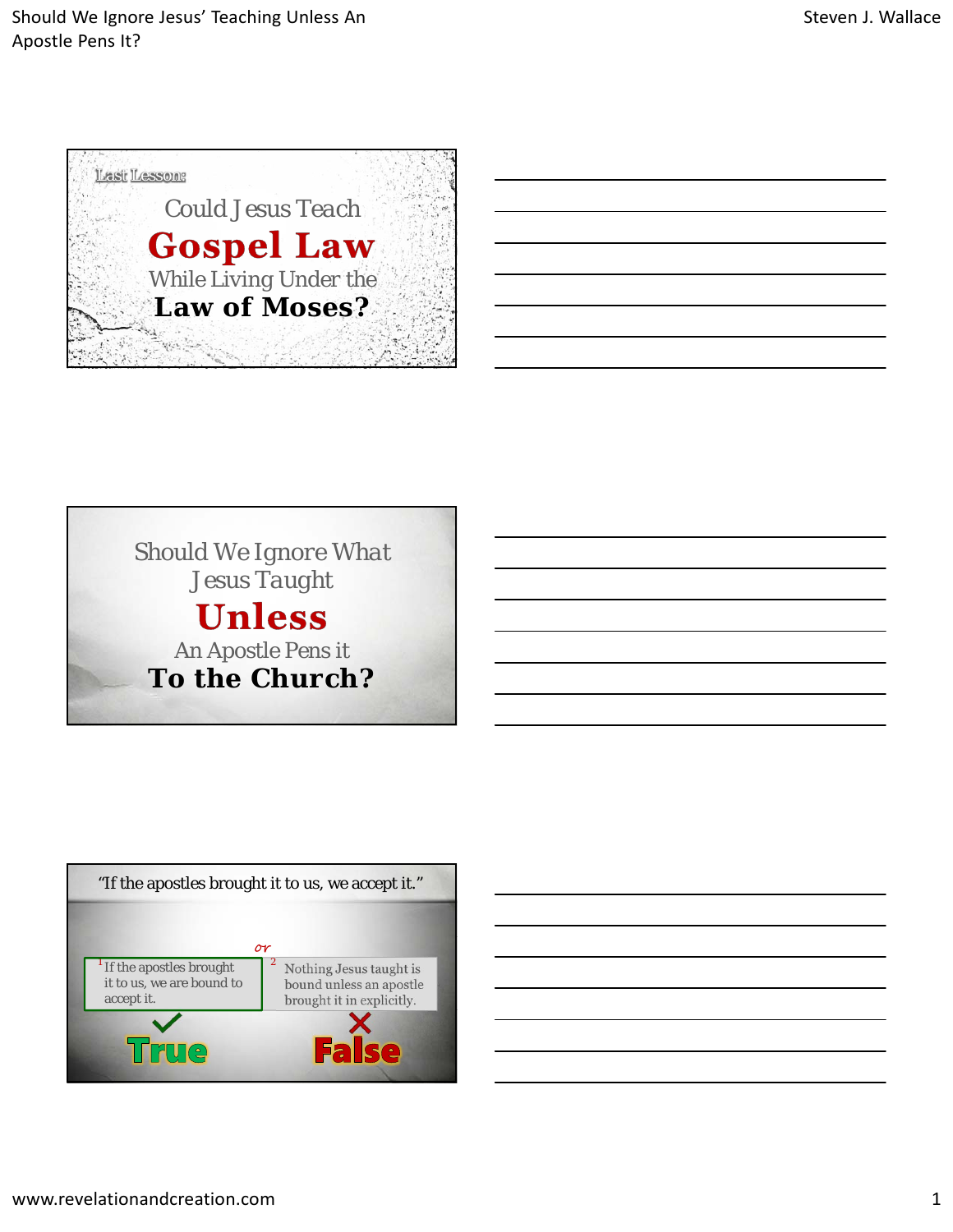## Should We Ignore Jesus' Teaching Unless An Apostle Pens It?

| Facts | <sup>2</sup> Nothing Jesus taught is<br>bound unless an apostle |  |  |
|-------|-----------------------------------------------------------------|--|--|
|       | brought it in explicitly.                                       |  |  |

- The *Gospels* were written after Jesus rose from the dead (Jn. 2:19-22; Matt. 17:9; cf. Jn. 1:14)
- The *Gospels* were written after the apostles were filled with the Holy Spirit on Pentecost (Jn. 16:13-15; Lk. 24:46-49).
- $\checkmark$  The *Gospels* were written after the church came into existence!



- 1. Denies the authority of Matthew.
- 2. Reduces an apostle's or prophet's writing to be irrelevant. Must it be restated in an epistle to be binding?
- 3. Perverts the purpose of the four Gospels.
	- The clarification of the Law of Moses or the instruction regarding the gospel for the kingdom?
- Matthew 4:17, 23; 5:3ff; Mark 1:1; etc. 4. Severs the direct teaching of the Head from the Body.
	- Colossians 1:18; 2:14; etc.

## Twelve Reasons

Proof Jesus taught the gospel while under the Law!

- 1. All foods purified
	- $\triangleright$  Mk. 7:19
- 2. Jerusalem would no longer be the exclusive place of worship
	- $\sum$  Jn. 4:21; cf. Deut. 16:16; 1 Kin. 11:36
- 3. Men must be born of water and the Spirit to be saved
	- $\sum$  Jn. 3:3-5; Mk. 16:16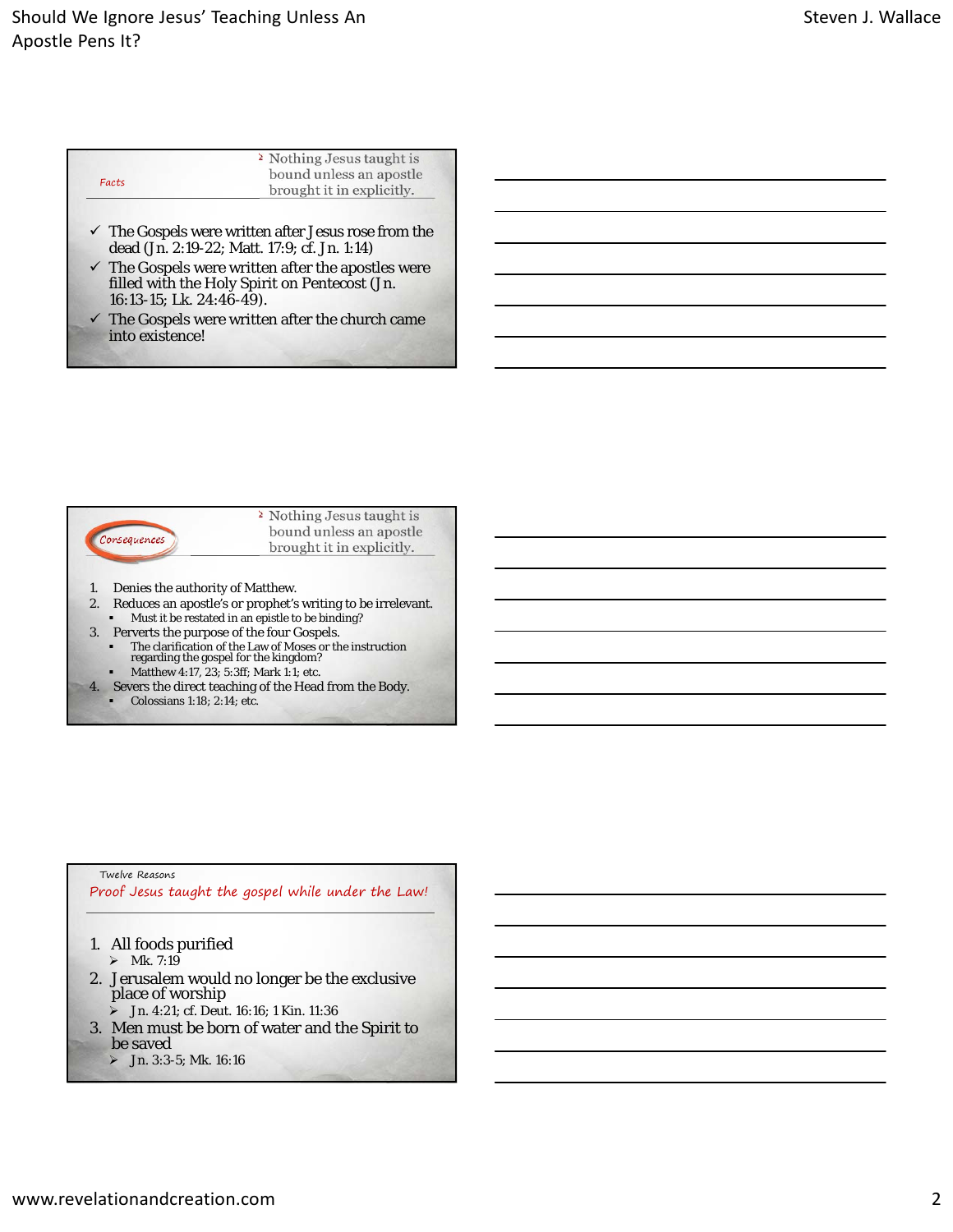Twelve Reasons

Proof Jesus taught the gospel while under the Law!

- 4. Procedure to settle disputes/sin Matt. 18:15-17
- 5. Required faith in Him to be saved  $>$  Jn. 8:24
- 6. Instituting the Lord's Supper
	- $\triangleright$  Matt. 26:26-29

Twelve Reasons

Proof Jesus taught the gospel while under the Law!

- 7. "My commandments"
	- Jn. 14:15, 21; 8:31, 51; 12:48; 13:34
- 8. Had many things to tell His apostles  $\triangleright$  Jn. 16:12, 13
- 9. Defined the nature of His kingdom
	- $\triangleright$  Jn. 18:36

## Twelve Reasons

Proof Jesus taught the gospel while under the Law!

- 10.Spoke of the woman who anointed Him as being preached wherever the gospel is > Matt. 26:6-13; Mk. 14:3-9
- 11. Spoke of women who divorced

 $\blacktriangleright$  Mk 10:12

- 12. A future law about marriage which is still unfulfilled
	- $\blacktriangleright$  Matt. 22:30